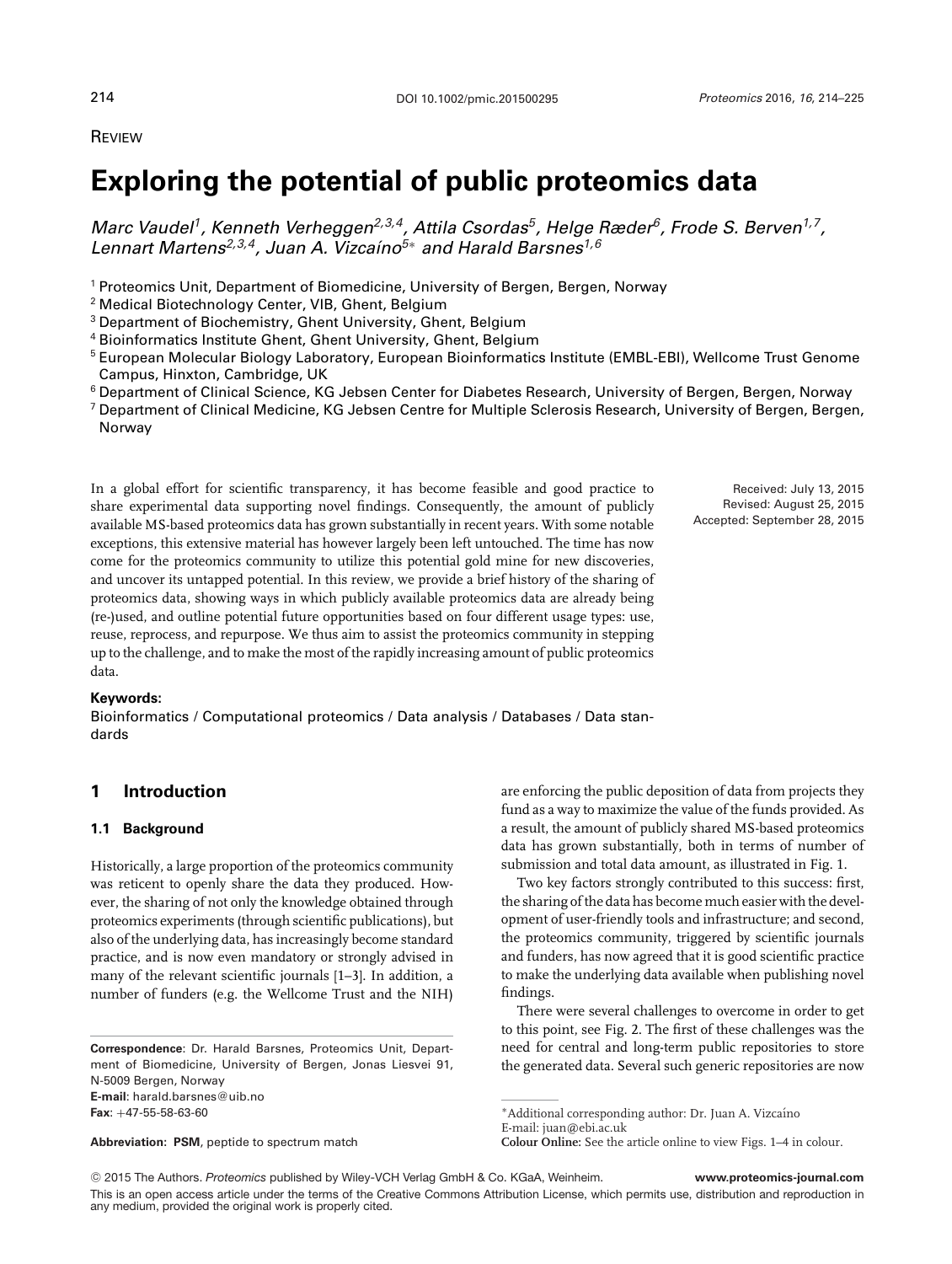

**Figure 1.** The amount of publicly available proteomics data is increasing, here indicated by the monthly submission statistics for PRIDE from June 2012 to May 2015. The *x*-axis represents the months and the *y*-axis the monthly number of submissions. The size of the bubbles indicate the data amount submitted each month. Note that the cumulative size of PRIDE data reached the 100 TB milestone in April 2015.

available, for example PRIDE [4], GPMDB [5], PeptideAtlas [6], and MassIVE [\(http://massive.ucsd.edu/ProteoSAFe\)](http://massive.ucsd.edu/ProteoSAFe) for shotgun results; and PASSEL [7], SRMAtlas [\(http://www.srmatlas.org\)](http://www.srmatlas.org), and Panorama [8] for targeted proteomics quantification data. More specific databases have also been established, related to: diseases, for example TBDB for tuberculosis [9]; organisms, for example ProteomicsDB [10] and the Human Proteome Map [11] for the human proteome, and pep2pro for *Arabidopsis* [12]; or subproteomes, for example CSF-PR [13] for cerebrospinal fluid or TOPPR [14] and TopFIND [15] for in vivo cleaved proteins. For a comprehensive overview of the current proteomics databases and repositories, please see Perez-Riverol et al. [16].

The next milestone was the development of datasharing standards and associated software libraries, allowing ready access to otherwise proprietary data formats [17]. This ongoing endeavor, led by the HUPO-PSI (Human Proteome Organization−Proteomics Standards Initiative−[http://www.psidev.info\)](http://www.psidev.info), has resulted in key data standards for the field, including mzML (for MS data), mzIdentML (for peptide/protein identification data), mzTab (for peptide/protein identification and quantification data), mzQuantML (for peptide/protein quantification data), and TraML (for transition lists in targeted proteomics approaches) [18–22]. Importantly, support for these standards is provided through software libraries or tools such as ProteoWizard [23], PRIDE Converter [24, 25], mzidLibrary [26], and PRIDE Inspector [27]. Successful adoption of these standards is moreover demonstrated by the existence of import and/or export capabilities in many of the most popular software in the field.

The final piece of the puzzle was the creation of an overarching system to share submitted data between repositories, and to develop a single, user-friendly submission workflow. This goal was obtained with the establishment of the ProteomeXchange consortium [28], which connects some of the most used proteomics databases (at present PRIDE, MassIVE, PASSEL, and PeptideAtlas) with a single submission system and the use of unique identifiers that can be tracked across these databases and over time.

However, while publicly available proteomics data represent an invaluable resource for extracting new knowledge [29], they have so far, with a few notable exceptions, remained largely unused. At the same time, data reprocessing has become the standard in related fields, such as genomics, see Rung et al. [30]. The time has now come for the field of proteomics to also start utilizing its public data as a test bed for novel ways of interpreting proteomics data, and as a potential goldmine for new discoveries. The heterogeneous nature of the accumulated data also provides a global view on the state



**Figure 2.** The major milestones that enabled efficient proteomics data sharing: (A) standard data formats for sharing proteomics data, (B) data format converters and software exporters able to generate output in the standard formats, (C) tools for simplifying the submission of proteomics data to central proteomics repositories, and (D) central proteomics repositories that store and disseminate public proteomics data, here indicated by the main ProteomeXchange member repositories.

<sup>C</sup> 2015 The Authors. *Proteomics* published by Wiley-VCH Verlag GmbH & Co. KGaA, Weinheim. **www.proteomics-journal.com**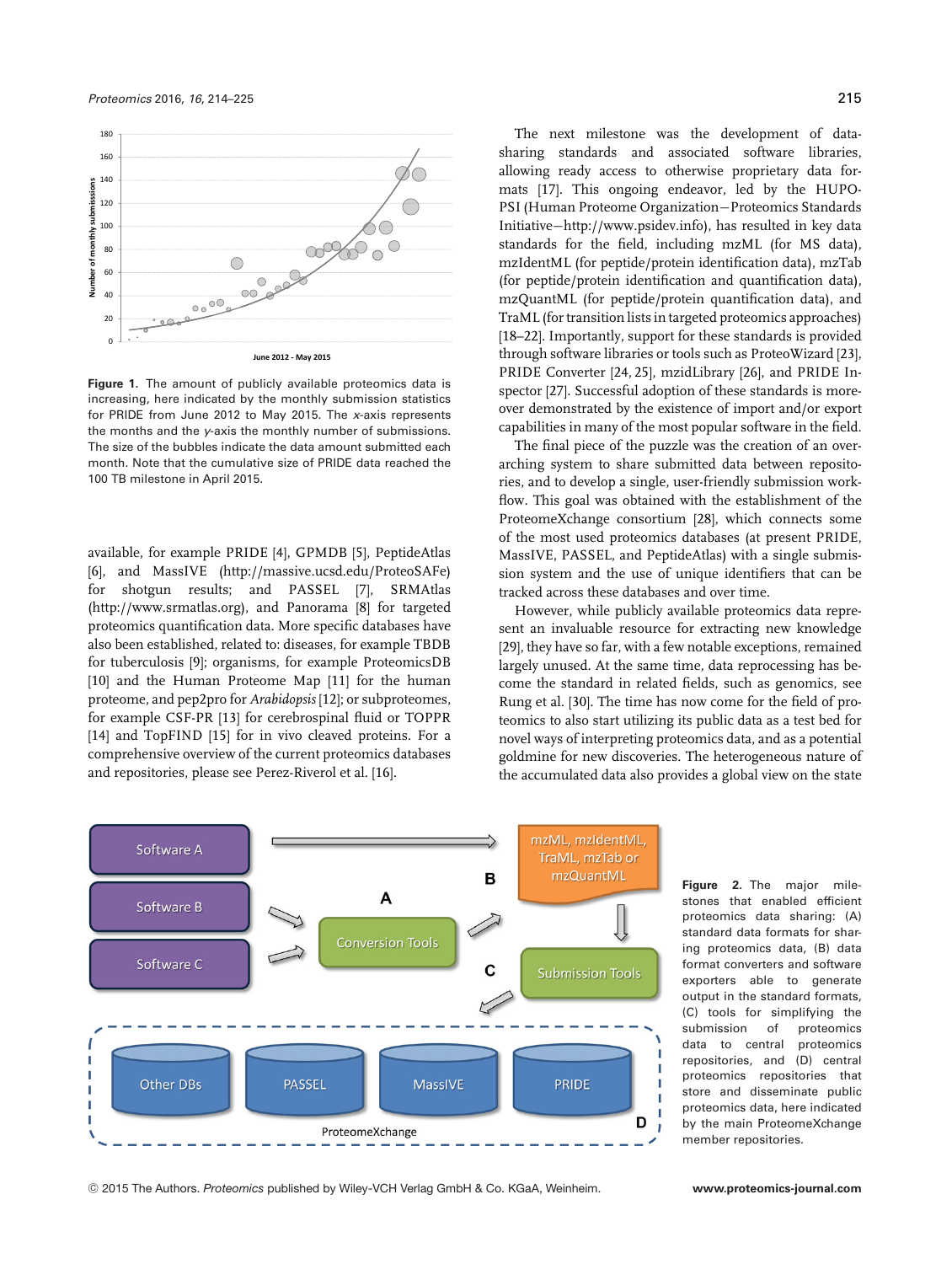Protein





**Figure 3.** The four ways in which public proteomics data can be utilized: (i) use, (ii) reuse, (iii) reprocess, and (iv) repurpose. See main text for details.

of the art and the evolution of the field as a whole, and reduces bias toward specific protocols or instruments.

Protein

There are four ways in which these shared proteomics data can be utilized: (i) *use*, (ii) *reuse*, (iii) *reprocess*, and (iv) *repurpose* (Fig. 3), each of which will be described in detail in the following sections.

#### **1.2 Data use through protein knowledge-bases**

An example of the direct *use* of proteomics data is by looking up information about a given protein as indexed in an online protein knowledge-base, such as UniProt [31] or neXtProt [32]. This does not result in knowledge beyond what has already been published, but does provide the means to understand the current context of the protein(s) in question. For example, MS proteomics data deposited in public repositories is used by UniProt and neXtProt to enrich sequence annotations at the level of the evidence that supports protein existence (isoforms and variant sequences included). This information is provided to users in two ways: (i) via the protein evidence values, or (ii) through cross-references to proteomics resources (e.g. PRIDE and PeptideAtlas, among others). The next step will be the incorporation of PTMs based on the information available in proteomics repositories, as is already done in databases such as PhosphoSitePlus [33]. Currently, the main integration of this information occurs via manual curation of relevant publications.

#### **1.3 Reusing data to improve proteomics approaches**

In the case of *reuse*, information is not only extracted, but also reused in new experiments with the potential of generating new knowledge. One of the best examples is the reuse of SRM transitions generated by others, via SRMAtlas [\(http://www.srmatlas.org\)](http://www.srmatlas.org) or Panorama [8], where existing transitions for specific proteins in a given instrumental setup can be found. Note that it is also possible to develop tools to look for novel transitions in publicly available shotgun datasets. For example, MRMaid [34], PeptidePicker [35, 36], and ProteomicsDB [10] do this by reusing identification data coming from PRIDE and other sources.

One particular type of data reuse, already popular in other disciplines, is to analyze data from a large number of publications/datasets in a combined way, so-called *meta*analysis studies. Indeed, the availability of large amounts of proteomics data has the advantage that it can be used for data mining purposes, that is extracting aggregated knowledge from the data provided by the community worldwide. The principle being: the more data, the better the understanding.

In fact, *meta*-analysis studies can indeed provide new information that can be directly applied in proteomic analytic workflows. One example is a study aimed at improving the understanding of the cleavage mechanism and performance of trypsin [37, 38], a crucial parameter in proteomic workflows. By inspecting the cleavage profile of all peptide identifications deposited in PRIDE, it was possible to train an algorithm that predicts trypsin cleavage sites, a functionality that is available through a web interface [39]. Similarly, the study of deposited data was used to monitor peptide elution during LC, and enabled the optimization of gradients in silico [40]. Public MS data have also been mined to study the fragmentation pattern of different fragmentation methods [41], and to predict peptide fragmentation patterns [42].

PRIDE data have also been reused through the combination of data from significantly different experimental setups. For example, Klie et al. [43] used a noise-tolerant algorithm to extract new knowledge from the datasets that comprise the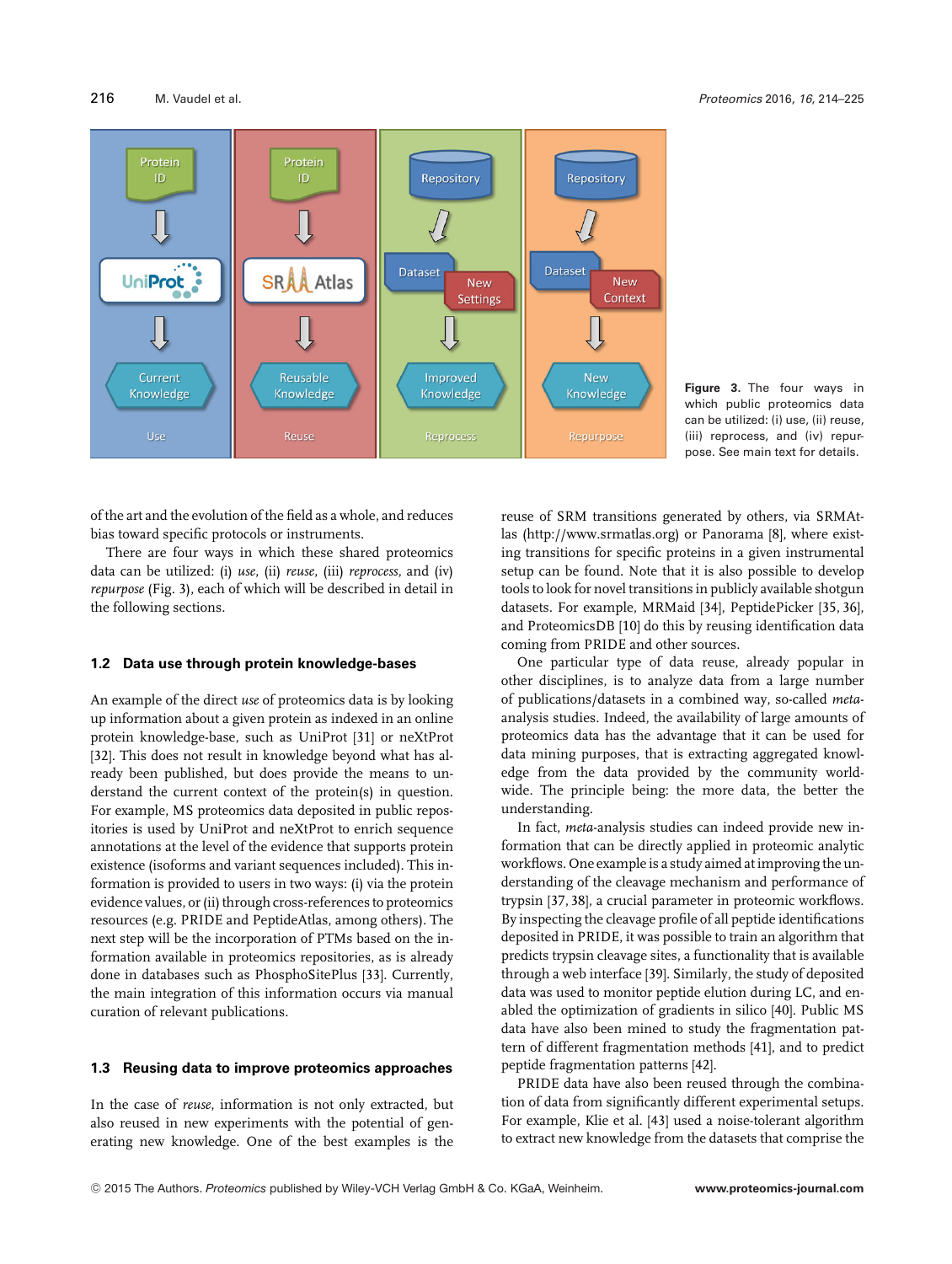HUPO Plasma Proteome Project [44]. Another example can be found in Müller et al. [45], where two proteomics datasets related to the CNS were remapped against a more recent version of the protein sequence database used in the original studies. This enabled the authors to look for the expression of specific splice isoforms from CNS-related genes. Finally, in another example of PRIDE data reuse, UniProtKB was determined to be the most suitable reference database for long-term proteomics data storage [46].

Large-scale biological results can also be reused because of their indexing in databases, notably via so-called BioMarts [47] or more recently, web services [48, 49]. Mining such data in their biological context may allow the extraction of novel biomarkers, as discussed in Griss et al. [50].

#### **1.4 Reusing data via spectral libraries and spectral archives**

Additional spectrum interpretation strategies such as de novo sequencing or spectral databases are also promising approaches to increase the identification rate of spectra in MS-based proteomics. The creation of spectral libraries most strongly benefits from the growing amount of shared data [51, 52]. Several repositories, including PeptideAtlas, GPMDB, and PRIDE, and research groups such as the one at NIST (National Institute of Standards and Technology), provide spectral libraries for different species, which can in turn be used to perform spectral searches.

When assessing the similarity of spectra, spectral clustering can be performed [53–56]. While transitive identifications and consensus or representative spectra have been reported in all of these studies, the concept was further developed in the creation of spectral archives [57]. Spectral clustering has since been adopted by PRIDE to make quality assessments on the submitted data at the peptide to spectrum match (PSM) level [58]. After clustering, a representative spectrum is built for all peptides consistently identified across different datasets. The accuracy of this representative spectrum thus improves with every new dataset submitted to PRIDE, allowing an automated quality assessment of the PSM data. The key role of proteomics repositories in the further development of spectral archives was highlighted by H. Lam, who envisioned a future where it would be possible to perform a centralized data analysis by performing spectral searches [59].

# **1.5 Data reprocessing through improved bioinformatic approaches**

In the case of *reprocess*, the data are reprocessed with the intention of obtaining new knowledge or to provide an updated view on the results. This can result in novel findings, but mainly serves the same purpose as the original experiment. For example, a shotgun dataset can be reprocessed with a different algorithm or an updated sequence database.

Perhaps, the simplest step one can take when reprocessing a dataset is to analyze the potential effect of adding common contaminants if these were not included in the original search, as this makes it possible to rule out common false positive findings. For example, it could potentially turn out that an important finding could be better explained by a match with a common contaminant such as human keratin or trypsin [60]. For instance, a standard list of contaminants can be found in the common Repository of Adventitious Proteins (cRAP[—http://www.thegpm.org/crap\)](http://www.thegpm.org/crap), provided by the GPM team.

The gene and protein sequence databases that identification depends on are constantly evolving and improving [46]. This means that reprocessing a proteomics dataset with an updated version of the gene or protein database can result in improved findings. This is particularly true for poorly annotated species. In addition, updating a database to include known isoforms and/or mutations will provide a different view of the dataset.

Analogously, the software used to process proteomics data is also constantly improving, either by the further development of existing algorithms or by the establishment of new analysis approaches. The use of up-to-date techniques for the reprocessing of older datasets allows valuable information to be extracted from the acquired data without the need to repeat the experiment. This is particularly important for data from valuable or unique samples, where it ensures that as much information as possible can be obtained from these samples.

It should be noted that some of the existing proteomics databases, most notably GPMDB [5] and PeptideAtlas [6], routinely reprocess their data using dedicated bioinformatics tools and pipelines. GPMDB makes use of the X!Tandem search engine [61], whereas PeptideAtlas employs the Trans Proteomic Pipeline [62]. The data reprocessed by Peptide-Atlas is organized into different builds, each including data from a single proteome (e.g. human) or subproteome (e.g. human plasma). Each build is generated based on the raw MS/MS spectra submitted to PeptideAtlas over the years, or from data deposited in other public repositories, for example PRIDE. In addition to human, many species now have specific PeptideAtlas builds, including, for example *Candida albicans* [63] and horse [64], among many others.

The GPMDB pipeline reprocesses the MS/MS data provided by users or raw data stored in other repositories, such as those from ProteomeXchange. Till the end of 2014, some of the reprocessed datasets were highlighted on a weekly basis on the GPM website [\(http://www.thegpm.org/news.html\)](http://www.thegpm.org/news.html).

Both resources, PeptideAtlas and GPMDB, are also joining efforts in the context of the Chromosome-based (C-) and Biology/Disease (B/D) Human Proteome Projects (HPP) [65, 66], together with neXtProt and the antibody-based resource Human Proteome Atlas [67]. This is a clear example of the utility of large-scale and centralized (re-)processing, as it can ensure consistent processing and thus comparable results. The C-HPP team provides regular updates on the status of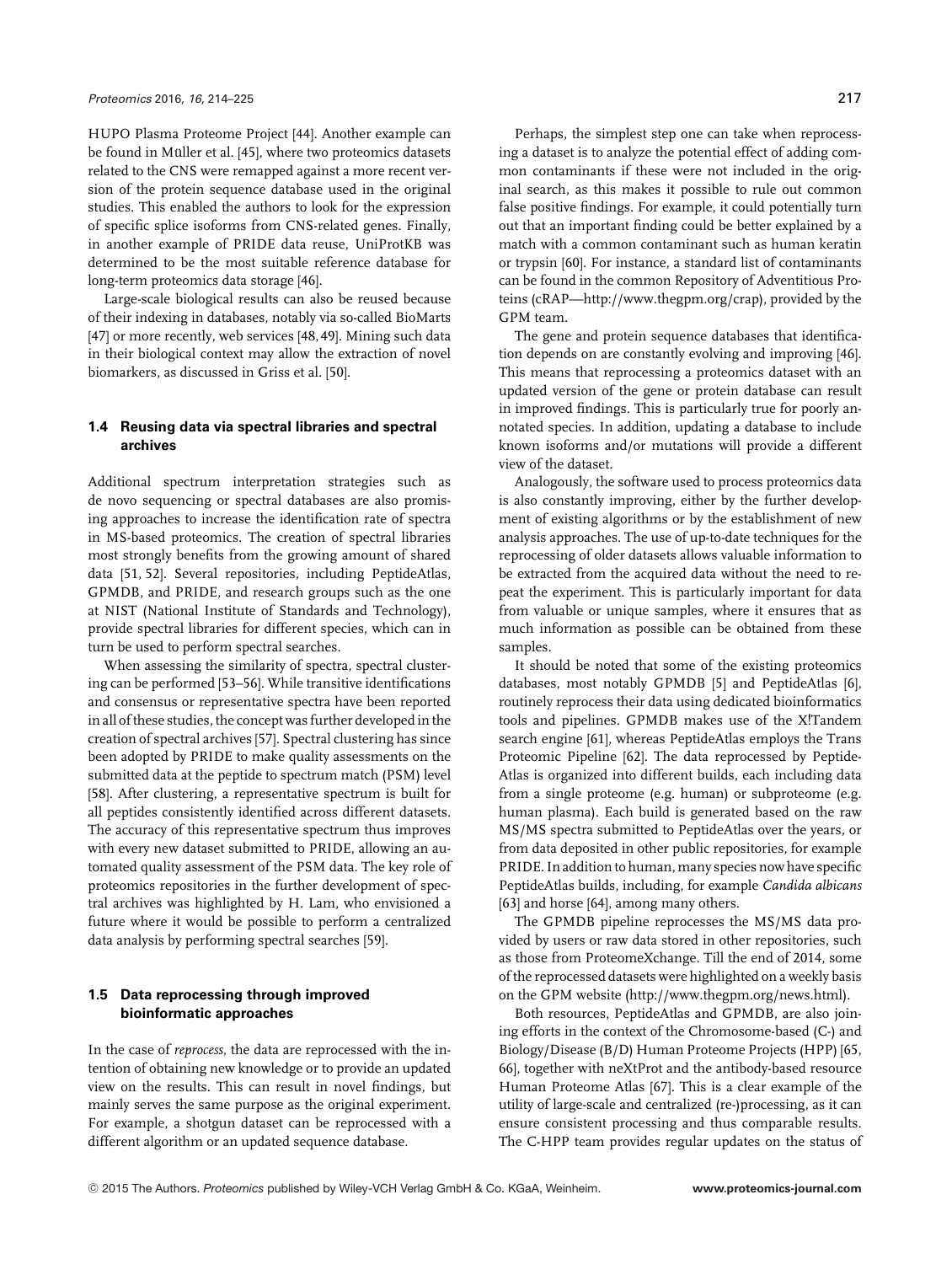completion of the human proteome and on the enumeration of the so-called "missing" proteins, that is proteins that have never been reliably detected experimentally [68].

#### **1.6 Reusing and reprocessing enables scientific discussion**

Perhaps, the most common current use case for shared proteomics data is the evaluation of existing results, often as part of the manuscript review process. This can be achieved by inspecting the data as provided by the authors, or by reprocessing the raw data by mimicking the original processing and then assessing the reproducibility of the results. The evaluation can be carried out at two levels: at the level of the individual PSMs, or at the level of the entire dataset. An example of the former is the checking of spectrum annotation quality, for example for post-translationally modified peptides. This can, for example, be achieved via the use of visualization tools such as MS-viewer [69], Scaffold Viewer, Thermo MSF Viewer, Peptizer [70], ProteoIDViewer [26], or TOPPView [71], among others.

For validation at the dataset level, tools such as PRIDE Inspector [27] and PeptideShaker [72], can be used to inspect and reprocess the data, respectively. Note that PeptideShaker provides a direct connection to PRIDE datasets to enable their streamlined reprocessing. The need for visual and interactive solutions should be noted here, as this can dramatically improve the validation procedure compared to looking at static images or tables [73].

One of the most famous examples of data discussion, involving both visual inspection and reprocessing, is related to the proteomics investigations of *Tyrannosaurus rex* fossil bone samples. The initial publications by Asara et al. [74, 75] proved controversial in the proteomics community (see, e.g. [76,77]). As a consequence, the authors decided to make their data publicly available (PRD000074 in PRIDE), such that other researchers could inspect and reprocess the data themselves. Among others, this resulted in Bern et al. concluding that the original data did not contain any *T. rex* proteins [78]. The debate remains to be definitively settled, but the spirited scientific discussion highlights the importance of making the underlying data for published work available so that all sides can scientifically and reasonably discuss the findings based on the same evidence.

Another example is a study by Bromenshenk et al., which claimed to have found a link between viral and fungal contamination and the ongoing honey bee colony collapse disorder [79], a study that sparked global public interest. However, after the authors shared the data with others (available on request only), it became clear that this too could be a false positive outcome due to the systematic misidentification of bee-derived spectra as viral or fungal sequences, due to searching against a protein sequence database that lacked all honey bee sequences [80–82]. This discussion too still continues; however, as the same dataset was recently used

to illustrate the opinion that, in order to improve statistical power, researchers should remove irrelevant peptides from the database before searching [83]. Here again, the inspection and reprocessing of the original experimental data enabled a scientific discussion and made it possible to collectively improve the scientific output, and paved the way for new discoveries [84].

More recently, there is an ongoing debate about the two drafts of the human proteome published in *Nature* in 2014 [10, 11]. Both studies provided an exemplary precedent by sharing all generated data (available as datasets PXD000561 and PXD000865 in PRIDE). This has enabled the community to start a discussion about the reliability of the results, see for instance Ezkurdia et al. [85].

#### **1.7 Data repurposing in proteogenomics studies**

Finally, when *repurposing* public data, these data are considered in light of a question or a context that is entirely different from the original study. It should be noted that repurposing thus often involves reprocessing as well. One example is the reprocessing of proteomics datasets to improve genome annotation in so-called proteogenomics approaches. For example, Brosch et al. reprocessed shotgun proteomics data from PeptideAtlas to discover novel protein-coding genes and to improve gene annotation in the mouse genome [86]. At the time, they found alternatively spliced translations from 53 genes along with ten entirely novel protein-coding genes. Another example is provided by LNCipedia [87], a resource for human long noncoding RNAs. PRIDE-based reanalysis of human proteomics data has provided evidence that some long-noncoding RNAs in LNCipedia are potentially translated to proteins [87].

In another proteogenomics study, Ezkurdia et al. reprocessed public proteomics data available in GPMDB and PeptideAtlas to identify peptides covering 35% of the genes annotated by the GENCODE consortium for the human genome [88]. Among other findings, they found that 150 genes expressed multiple alternative protein isoforms. Additionally, in a second analogous study, they concluded that the human proteome was composed of around 19 000 protein-coding genes [89], a lower number by around 1000 genes than the canonical assumption. In a related recent third study, they also reused public proteomics data from the same resources to suggest that most genes had a single dominant isoform at the protein level [90].

Existing proteomics data can also be reused in proteogenomics approaches. In a recent study devoted to psoriasis [91], the generated data were integrated with public data available in PRIDE (dataset PRD000053), proteomics data from other studies, and gene expression data available in the GEO (Gene Expression Omnibus) database [92]. As a final example in this section, Zhu et al. employed public proteomics data to develop a tool that can identify differentially regulated splice variants [93].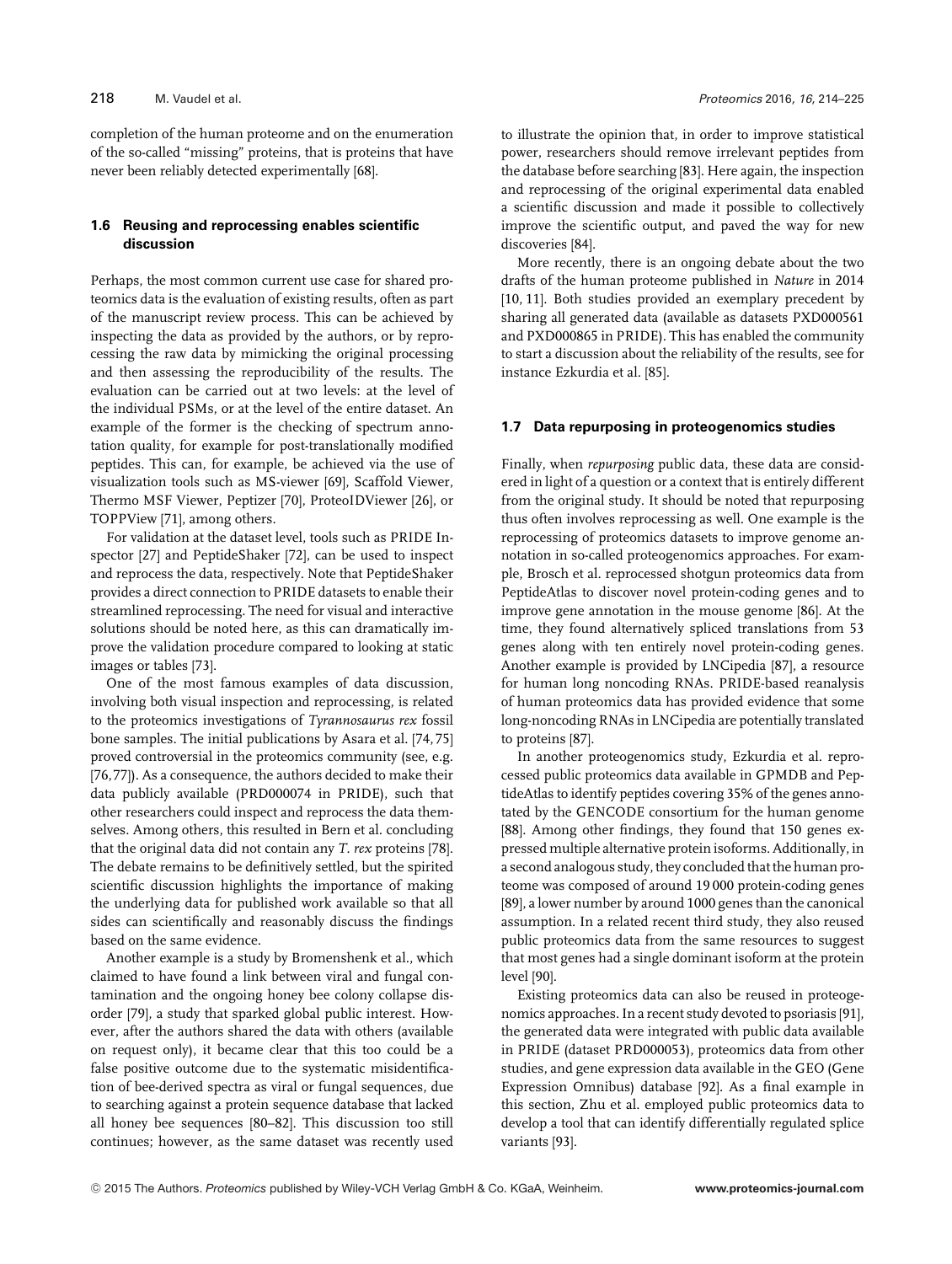Because of the massive amounts of publicly available data and their inherent heterogeneity, the chances of reliably detecting protein expression evidence is higher in such reprocessing and repurposing approaches. However, due to the unconventional sequence population of the databases in proteogenomics, and their often extensive size, the estimation of false positive rates by traditional approaches can be impaired [83,94]. In the near future, it is therefore expected that the creation of such sequence databases will be coupled to ribosome profiling data, to discern the exact start of translation of putative proteins [95]. Indeed, tools such as ProteoFormer can already be used to generate proteomics-compatible protein sequence databases from such ribosome profiling data [96].

## **1.8 Reprocessing for better PTM localization and repurposing to find new PTMs**

Finding and localizing PTMs are essential tasks in proteomics data analysis [97], and for this purpose multiple PTM localization scores have been developed [98], for example A-score [99], PTM score [100], MD-score [101], phosphoRS [102], and D-score [103]. Setting a threshold for these scores is, however, challenging, and solutions have only recently been established [104,105]. If such approaches were not applied in the original analysis, it is worth reprocessing the data, as this can dramatically improve the quality of the PTM annotation on the protein sequences. The reported location of specific PTMs can furthermore be refined using additional techniques, for example by considering the three-dimensional structure of the protein as indicated by Vandermarliere et al. [106].

It is also possible to repurpose existing datasets to look for PTMs that were not considered in the original analysis, for example via mass-tolerant database searches [107]. This task is made difficult by the substoichiometric nature of modified proteins, thus usually requiring experimental enrichment techniques to enable detection [108–110]. It is therefore often not straightforward to simply reprocess a dataset to find such modifications, but here again, the large amount of public data increases the probability to uncover modified peptides. Successful studies have therefore used enriched phosphoproteomics datasets to find peptides with unusual modifications that had a high probability of being co-enriched. Matic et al. [111] reanalyzed a mouse dataset to identify a total of 88 mono–ADP-ribosylation sites in 79 different proteins, with eight sites found modified also by ribose phosphate, a modification derived from ADP-ribose. In the reanalysis of another mouse dataset, Hahne and Küster [112] discovered an O-GlcNAc-6-phosphate modification on 23 peptides corresponding to 11 proteins.

#### **1.9 Toward quantitative, across-source reprocessing**

At the moment few repositories contain quantitative proteomics data, though it is possible to include quantitative information in data submissions to proteomics resources such as PRIDE. However, it is not yet possible to visualize and inspect this information properly due to a lack of suitable tools. Such tool development will most likely hinge on more widespread adoption of the PSI standards for quantitative information, namely mzQuantML and mzTab.

There are, however, several protein expression databases, most notably MOPED [113] and PaxDb [114], which can be used to extract information about the expression levels of individual proteins. Both resources routinely make use of publicly available data in PRIDE and PeptideAtlas, among others. In PaxDb, identification data from filtered datasets are first mapped onto a common namespace, and quantification values are then derived after reprocessing with a standardized spectral counting pipeline. PaxDb is a meta-resource in which protein expression is estimated across a number of species (more than 50 at the time of writing), and recently even across cell lines [115]. MOPED presents a multiomics resource for human and model organisms, including at present gene, protein, and pathway expression information [116].

Another resource to highlight in this context is ProteomicsDB, which provides abundance estimates according to the label-free intensity-based iBAQ method [117]. ProteomicsDB is one of the main outputs of the draft human proteome by Wilhelm et al. [10], and represents a nice example of data reprocessing. For their analysis, they combined their own generated experimental results with publicly available data. In fact, around 40% of the data used to generate this draft of the human proteome were obtained from public resources such as PRIDE, MassIVE, and PeptideAtlas (see Supporting Information Table 1 in [10] for the complete list). However, new datasets are reprocessed regularly and incorporated into ProteomicsDB, including also RNAseq data and phospho-proteomics experiments.

The ability to compare protein abundances among datasets across public repositories would provide the possibility to virtually create new quantitative experiments, paving the way for in silico proteomics (Fig. 4). However, accurate absolute quantification of peptides and proteins in datasets is made challenging by the need for internal standards. Relative quantification is impaired by the heterogeneity of the data present in repositories, and their often suboptimal annotation [118]. It is therefore worth mentioning that in-depth annotation of the experimental design is essential in order to correctly interpret quantitative information from public proteomics data.

The development of bioinformatics and statistics tools for the robust and accurate interpretation of such heterogeneous data will allow the setup of creative designs where datasets from different sources can be repurposed and compared. This could, for example, enable the in silico comparison of large patient cohorts based on the aggregation of multiple smaller cohorts. Such approaches can, however, be made impossible if significant sample variability is introduced during sample extraction and preparation, for example when PTM enrichment is conducted.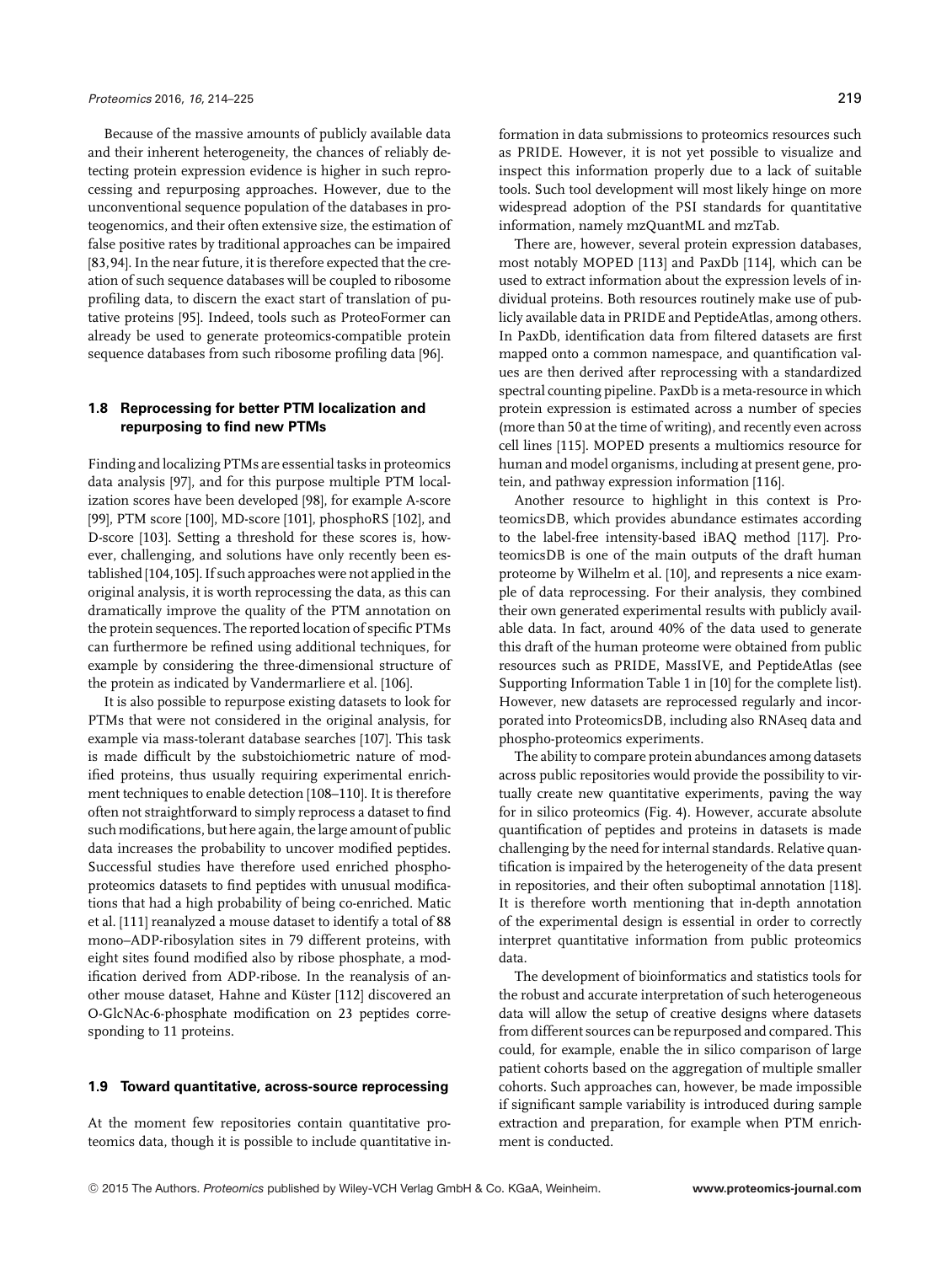

**Figure 4.** The rapidly growing amount of publicly available proteomics data opens up the opportunity for in silico proteomics, that is using bioinformatics to test hypotheses directly through the available data, instead of going via the generation of new experimental data.

# **2 Discussion**

The growing amount of publicly available proteomics data has already been put to great use, both as a means to validate published results and to generate new knowledge via reprocessing and repurposing. With the achievement of the required milestones for data sharing (i.e. data standards, userfriendly software, and public databases) and the push toward public data from journals and funders, the amount of shared data will only continue to grow rapidly.

There are, however, still some limiting factors that ought to be addressed. The first of these is the need for proper annotation, especially regarding experimental design. Indeed, even though minimal reporting standards have been developed for proteomics data (the so-called MIAPE (Minimum Information About a Proteomics Experiment) guidelines [119]), there remains a gap between what is reported and what ought to be reported. While it is possible to attempt to infer the missing information as, for example, done by the pride-asap pipeline [120], this is often far from straightforward and may result in incorrect assumptions. The only real solution is to make it easier for submitters to provide additional information, or to annotate this information automatically in the standard file formats. This work has already started, notable in LIMS systems such as MASPECTRAS [121], ms\_lims [122], and Proteios [123], but it will still take some time before it is straightforward to capture all the desired information.

A related challenge is the provision of easy access to public data while catering to the need for visual and interactive analysis [124]. There are already several tools, including PRIDE Inspector [27] and PeptideShaker [72] that support this concept, but more are certainly needed. This is especially true for tools that link and display information from multiple resources in a meaningful way. Easy access for developers is also vital, for example, via systems such as BioMart [125], or more recently, via web services [48, 49].

It is also crucial that scientists get credit for sharing their data, especially when these data are reused in new contexts. The ProteomeXchange accession number should therefore always be used when a dataset is reused and the corresponding publication(s) should be cited. ProteomeXchange also issues a DOI (Digital Object Identifier) to "Complete" submissions (i.e. submissions where data are provided in accordance with public standards, so they are easier to access and reuse), as a way to improve dataset tracking and to give credit to authors [126]. It will also be useful if resources provide dataset access statistics, given the current trend of putting increased value on so-called "altmetrics" methods [127] to capture the impact of scientists' work.

Moving forward, data-independent acquisition approaches such as MSE and SWATH-MS will become more popular in the field [128]. And even though some public data for these approaches already exist, it is expected that public deposition of this type of data will significantly increase in the coming years. In fact, there are already dedicated resources in place such as SWATH-Atlas [\(http://www.swathatlas.org\)](http://www.swathatlas.org) that can be used for planning SWATH experiments, for depositing experiments, and for exploring the results of deposited datasets. A particular characteristic of SWATH-MS data is that, once generated, these can potentially be reanalyzed multiple times using different spectral libraries, which are set to improve over time as public data increase. These developments open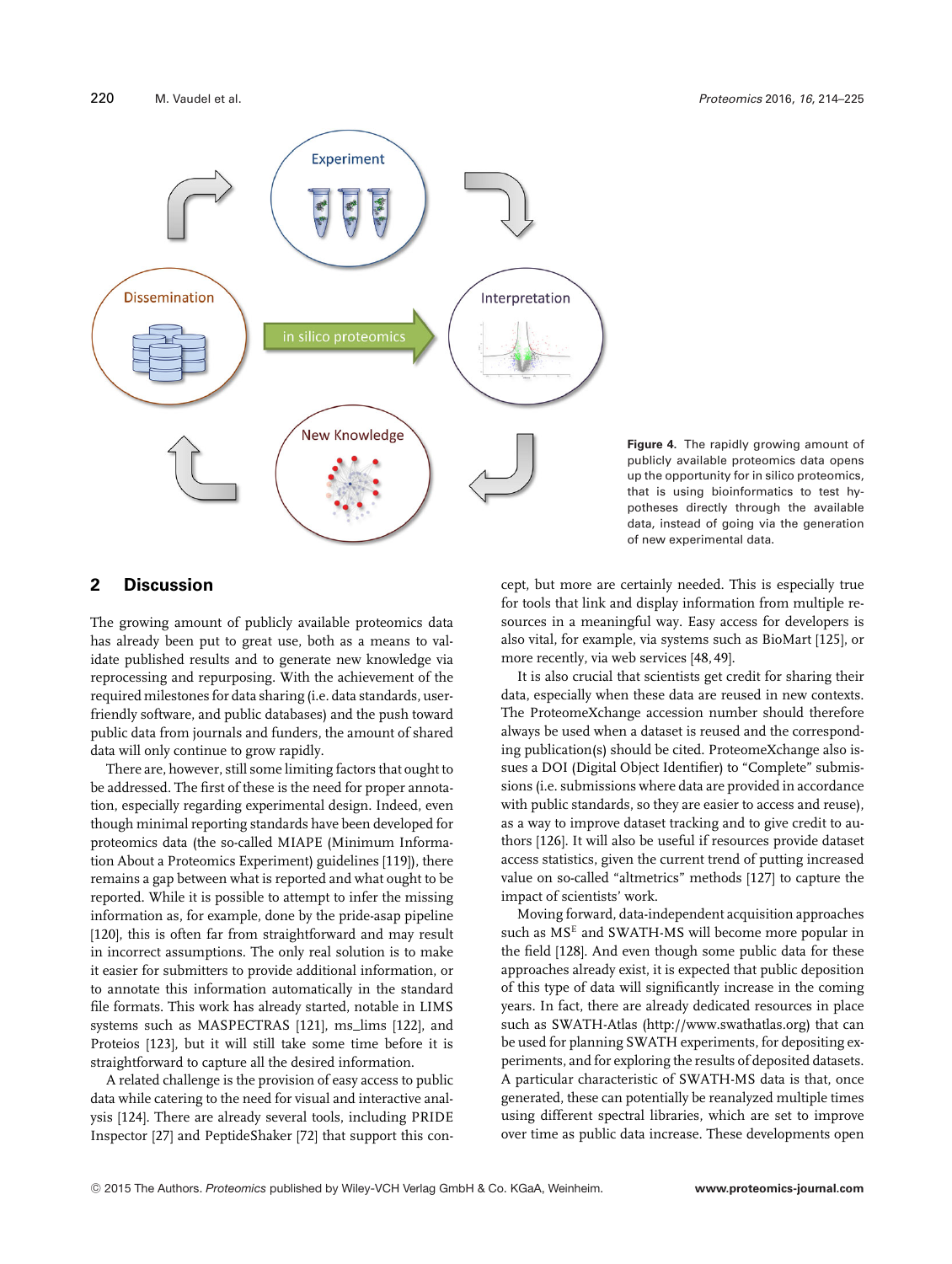up numerous novel possibilities for the reanalysis of public proteomics data.

Another very interesting upcoming opportunity is the reprocessing of datasets generated in "multi-omics" studies. At present, these type of studies pose a challenge for both traditional repositories, which are most often field-specific (e.g. proteomics, genomics, or transcriptomics), as well as for researchers, given that at present it is not straightforward to link public data coming from paired samples located in different resources (e.g. MS proteomics and RNAseq data obtained in the same study). There are, however, ongoing efforts to link different studies performed on the same sample [129]. Over time, the existence of personalized sequence databases (from DNA exome sequencing), or the existence of public data containing both gene and protein expression data for a given sample will become commonplace, opening up yet more opportunities for data analysts.

Many of the approaches highlighted in this review can also be exploited in the metabolomics field, where the first stable data repositories and data standards are now starting to be established [130]. For example, spectral libraries have been used for the analysis of MS metabolomics data already, many years before the same approach was applied to the proteomics field, and we can expect to see more examples of techniques adopted from related fields in the future.

Finally, the need for customizable, large-scale reprocessing systems should be highlighted. Such capabilities currently remain limited to a couple of dedicated proteomics bioinformatics groups. However, as the data have been generated by the community, and thus belong to the community as a whole, large-scale reprocessing should also be made available to the general community. Only then can we start to realize the full potential of the publicly shared proteomics data.

*K.V. and L.M. acknowledge support from Ghent University (Multidisciplinary Research Partnership "Bioinformatics: from nucleotides to networks"), Ghent University grant BOF12/GOA/014, and the IWT SBO grant "INSPECTOR" (120025). A.C. is supported by EMBL core funding. J.A.V. is supported by the Wellcome Trust (grant number WT101477MA) and the BBSRC (grant number BB/L024225/1). H.B. and H.R. are supported by Bergen Forskningsstifelse, and H.R. is further supported by Novo Nordisk Fonden and Western Norway Regional Health Authority. F.B. is supported by the Kristian Gerhard Jebsen foundation.*

*The authors have declared no conflict of interest.*

# **3 References**

- [1] Editors, Democratizing proteomics data. *Nat. Biotechnol.* 2007, *25*, 262.
- [2] Editors, Thou shalt share your data. *Nat. Methods* 2008, *5*, 209–209.
- [3] Burlingame, A. L., Carr, S. A., Bradshaw, R. A., Chalkley, R. J., On credibility, clarity and compliance. *Mol. Cell Proteomics* 2015, *7*, 1731–1733.
- [4] Martens, L., Hermjakob, H., Jones, P., Adamski, M. et al., PRIDE: the proteomics identifications database. *Proteomics* 2005, *5*, 3537–3545.
- [5] Craig, R., Cortens, J. P., Beavis, R. C., Open source system for analyzing, validating, and storing protein identification data. *J. Proteome Res.* 2004, *3*, 1234–1242.
- [6] Desiere, F., Deutsch, E. W., King, N. L., Nesvizhskii, A. I. et al., The PeptideAtlas project. *Nucleic Acids Res.* 2006, *34*, D655–D658.
- [7] Farrah, T., Deutsch, E. W., Kreisberg, R., Sun, Z. et al., PAS-SEL: the PeptideAtlas SRMexperiment library. *Proteomics* 2012, *12*, 1170–1175.
- [8] Sharma, V., Eckels, J., Taylor, G. K., Shulman, N. J. et al., Panorama: a targeted proteomics knowledge base. *J. Proteome Res.* 2014, *13*, 4205–4210.
- [9] Reddy, T. B., Riley, R., Wymore, F., Montgomery, P. et al., TB database: an integrated platform for tuberculosis research. *Nucleic Acids Res.* 2009, *37*, D499–D508.
- [10] Wilhelm, M., Schlegl, J., Hahne, H., Moghaddas Gholami, A. et al., Mass-spectrometry-based draft of the human proteome. *Nature* 2014, *509*, 582–587.
- [11] Kim, M. S., Pinto, S. M., Getnet, D., Nirujogi, R. S. et al., A draft map of the human proteome. *Nature* 2014, *509*, 575– 581.
- [12] Hirsch-Hoffmann, M., Gruissem, W., Baerenfaller, K., pep2pro: the high-throughput proteomics data processing, analysis, and visualization tool. *Front Plant Sci.* 2012, *3*, 123.
- [13] Guldbrandsen, A., Vethe, H., Farag, Y., Oveland, E. et al., Indepth characterization of the cerebrospinal fluid proteome displayed through the CSF Proteome Resource (CSF-PR). *Mol. Cell Proteomics* 2014, *11*, 3152–3163.
- [14] Colaert, N., Maddelein, D., Impens, F., Van Damme, P. et al., The Online Protein Processing Resource (TOPPR): a database and analysis platform for protein processing events. *Nucleic Acids Res.* 2013, *41*, D333– D337.
- [15] Lange, P. F., Overall, C. M., TopFIND, a knowledgebase linking protein termini with function. *Nat. Methods* 2011, *8*, 703–704.
- [16] Perez-Riverol, Y., Alpi, E., Wang, R., Hermjakob, H., Vizcaino, J. A., Making proteomics data accessible and reusable: current state of proteomics databases and repositories. *Proteomics* 2014, *15*, 930–949.
- [17] Martens, L., Nesvizhskii, A. I., Hermjakob, H., Adamski, M. et al., Do we want our data raw? Including binary mass spectrometry data in public proteomics data repositories. *Proteomics* 2005, *5*, 3501–3505.
- [18] Martens, L., Chambers, M., Sturm, M., Kessner, D. et al., mzML—a community standard for mass spectrometry data. *Mol. Cell Proteomics* 2011, *10*, R110 000133.
- [19] Jones, A. R., Eisenacher, M., Mayer, G., Kohlbacher, O. et al., The mzIdentML data standard for mass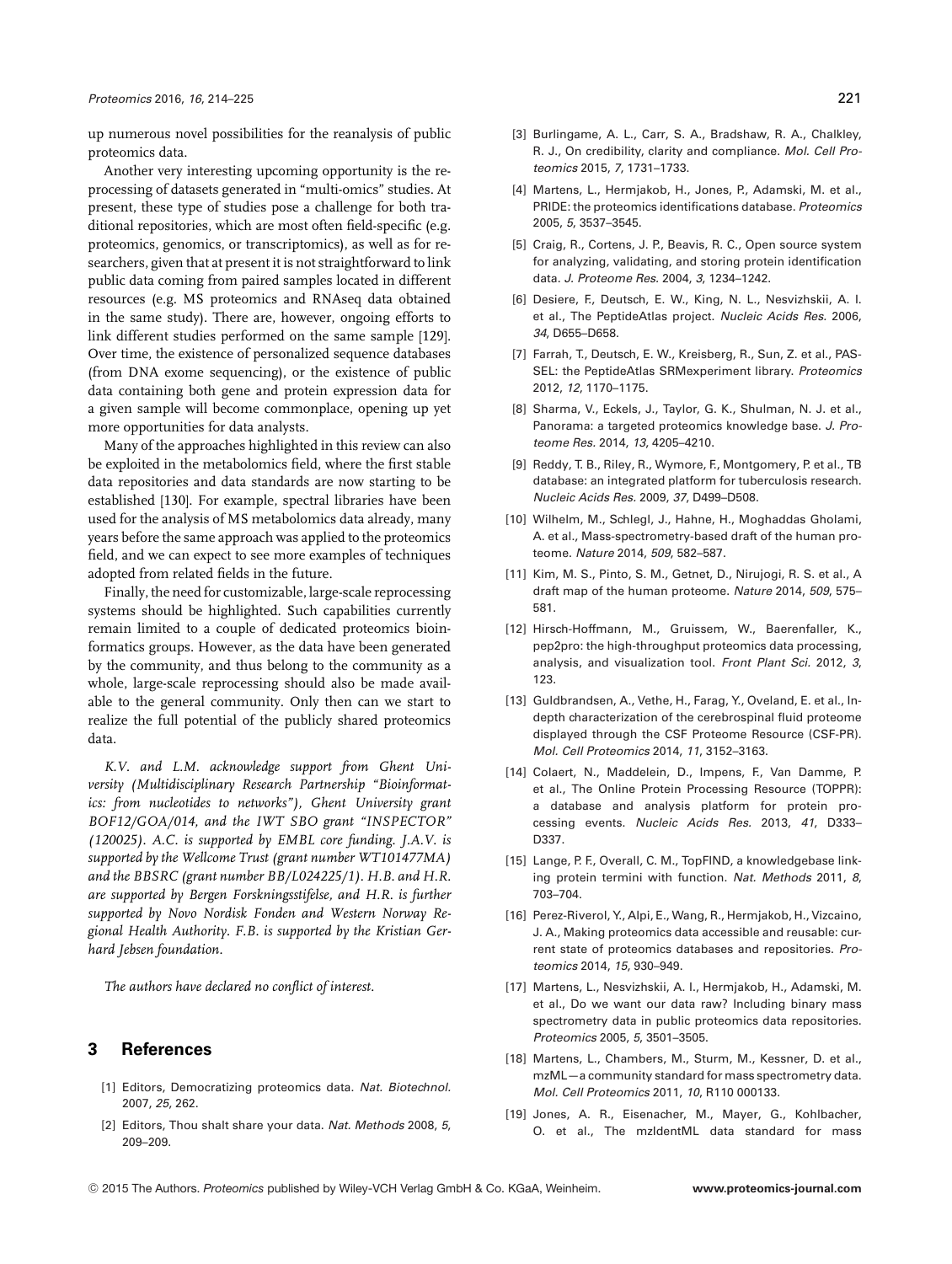spectrometry-based proteomics results. *Mol. Cell Proteomics* 2012, *11*, M111 014381.

- [20] Griss, J., Jones, A. R., Sachsenberg, T., Walzer, M. et al., The mzTab data exchange format: communicating massspectrometry-based proteomics and metabolomics experimental results to a wider audience. *Mol. Cell Proteomics* 2014, *13*, 2765–2775.
- [21] Walzer, M., Qi, D., Mayer, G., Uszkoreit, J. et al., The mzQuantML data standard for mass spectrometry-based quantitative studies in proteomics. *Mol. Cell Proteomics* 2013, *12*, 2332–2340.
- [22] Deutsch, E. W., Chambers, M., Neumann, S., Levander, F. et al., TraML: a standard format for exchange of selected reaction monitoring transition lists. *Mol. Cell Proteomics* 2011, *11*, R111.015040.
- [23] Chambers, M. C., Maclean, B., Burke, R., Amodei, D. et al., A cross-platform toolkit for mass spectrometry and proteomics. *Nat. Biotechnol.* 2012, *30*, 918–920.
- [24] Cote, R. G., Griss, J., Dianes, J. A., Wang, R. et al., The PRoteomics IDEntification (PRIDE) Converter 2 framework: an improved suite of tools to facilitate data submission to the PRIDE database and the ProteomeXchange consortium. *Mol. Cell Proteomics* 2012, *11*, 1682– 1689.
- [25] Barsnes, H., Vizcaíno, J. A., Eidhammer, I., Martens, L., PRIDE Converter: making proteomics data-sharing easy. *Nat. Biotechnol.* 2009, *27*, 598–599.
- [26] Ghali, F., Krishna, R., Lukasse, P., Martinez-Bartolome, S. et al., Tools (Viewer, Library and Validator) that facilitate use of the peptide and protein identification standard format, termed mzIdentML. *Mol. Cell Proteomics* 2013, *12*, 3026– 3035.
- [27] Wang, R., Fabregat, A., Rios, D., Ovelleiro, D. et al., PRIDE Inspector: a tool to visualize and validate MS proteomics data. *Nat. Biotechnol.* 2012, *30*, 135–137.
- [28] Vizcaíno, J. A., Deutsch, E. W., Wang, R., Csordas, A. et al., ProteomeXchange provides globally coordinated proteomics data submission and dissemination. *Nat. Biotechnol.* 2014, *32*, 223–226.
- [29] Barsnes, H., Martens, L., Crowdsourcing in proteomics: public resources lead to better experiments. *Amino Acids* 2013, *44*, 1129–1137.
- [30] Rung, J., Brazma, A., Reuse of public genome-wide gene expression data. *Nat. Rev. Genet.* 2013, *14*, 89–99.
- [31] UniProt Consortium, The universal protein resource (UniProt). *Nucleic Acids Res.* 2008, *36*, D190–D195.
- [32] Lane, L., Argoud-Puy, G., Britan, A., Cusin, I. et al., neXtProt: a knowledge platform for human proteins. *Nucleic Acids Res.* 2012, *40*, D76–D83.
- [33] Hornbeck, P. V., Zhang, B., Murray, B., Kornhauser, J. M. et al., PhosphoSitePlus, 2014: mutations, PTMs and recalibrations. *Nucleic Acids Res.* 2015, *43*, D512–D520.
- [34] Fan, J., Mohareb, F., Bond, N. J., Lilley, K. S., Bessant, C., MRMaid 2.0: mining PRIDE for evidence-based SRM transitions. *OMICS* 2012, *16*, 483–488.
- [35] Mohammed, Y., Domanski, D., Jackson, A. M., Smith, D. S. et al., PeptidePicker: a scientific workflow with web interface for selecting appropriate peptides for targeted proteomics experiments. *J. Proteomics* 2014, *106*, 151–161.
- [36] Mohammed, Y., Borchers, C. H., An extensive library of surrogate peptides for all human proteins. *J. Proteomics* 2015, pii: S1874-3919(15)30079-8. doi: 10.1016/j.jprot.2015.07.025. [Epub ahead of print].
- [37] Vandermarliere, E., Mueller, M., Martens, L., Getting intimate with trypsin, the leading protease in proteomics. *Mass Spectrom. Rev.* 2013, *32*, 453–465.
- [38] Burkhart, J. M., Schumbrutzki, C., Wortelkamp, S., Sickmann, A., Zahedi, R. P., Systematic and quantitative comparison of digest efficiency and specificity reveals the impact of trypsin quality on MS-based proteomics. *J. Proteomics* 2012, *75*, 1454–1462.
- [39] Fannes, T., Vandermarliere, E., Schietgat, L., Degroeve, S. et al., Predicting tryptic cleavage from proteomics data using decision tree ensembles. *J. Proteome Res.* 2013, *12*, 2253–2259.
- [40] Moruz, L., Pichler, P., Stranzl, T., Mechtler, K., Kall, L., Optimized nonlinear gradients for reversed-phase liquid chromatography in shotgun proteomics. *Anal. Chem.* 2013, *85*, 7777–7785.
- [41] Barsnes, H., Eidhammer, I., Martens, L., A global analysis of peptide fragmentation variability. *Proteomics* 2011, *11*, 1181–118.
- [42] Degroeve, S., Martens, L., MS2PIP: a tool for MS/MS peak intensity prediction. *Bioinformatics* 2013, *29*, 3199–3203.
- [43] Klie, S., Martens, L., Vizcaino, J. A., Cote, R. et al., Analyzing large-scale proteomics projects with latent semantic indexing. *J. Proteome Res.* 2008, *7*, 182–191.
- [44] Omenn, G. S., States, D. J., Adamski, M., Blackwell, T. W. et al., Overview of the HUPO Plasma Proteome Project: results from the pilot phase with 35 collaborating laboratories and multiple analytical groups, generating a core dataset of 3020 proteins and a publicly-available database. *Proteomics* 2005, *5*, 3226–3245.
- [45] Mueller, M., Vizcaino, J. A., Jones, P., Cote, R. et al., Analysis of the experimental detection of central nervous system-related genes in human brain and cerebrospinal fluid datasets. *Proteomics* 2008, *8*, 1138–1148.
- [46] Griss, J., Cote, R. G., Gerner, C., Hermjakob, H., Vizcaino, J. A., Published and perished? The influence of the searched protein database on the long-term storage of proteomics data. *Mol. Cell Proteomics* 2011, *10*, M111 008490.
- [47] Kasprzyk, A., BioMart: driving a paradigm change in biological data management. *Database* 2011, *2011*, bar049.
- [48] Reisinger, F., Del-Toro, N., Ternent, T., Hermjakob, H., Vizcaino, J. A., Introducing the PRIDE Archive RESTful web services. *Nucleic Acids Res.* 2015, *43*, W599–604.
- [49] Fenyo, D., Beavis, R. C., The GPMDB REST interface. *Bioinformatics* 2015, *31*, 2056–2058.
- [50] Griss, J., Perez-Riverol, Y., Hermjakob, H., Vizcaino, J. A., Identifying novel biomarkers through data mining—a realistic scenario? *Proteomics Clin. Appl.* 2014, *9*, 437–443.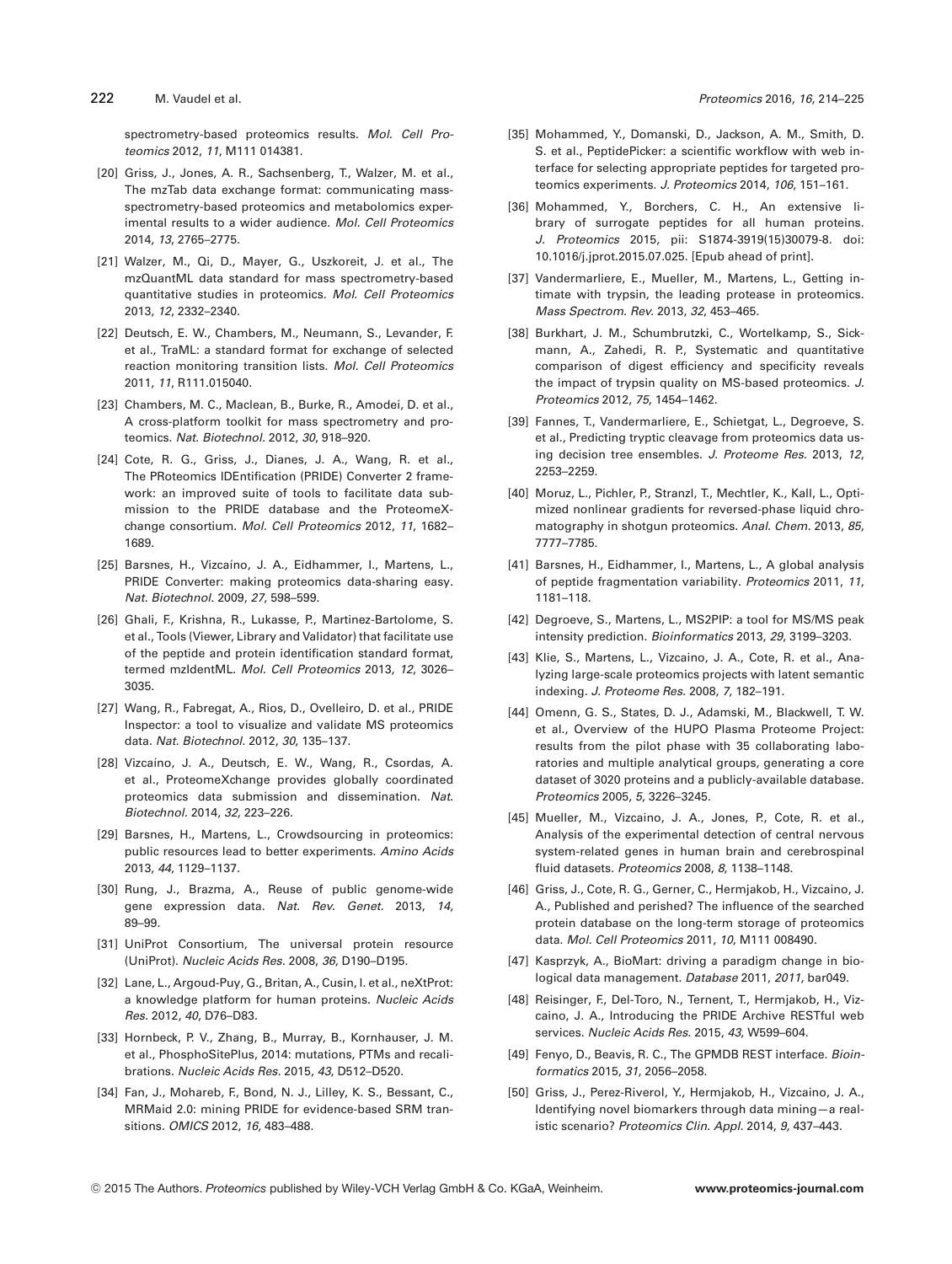- [51] Frewen, B. E., Merrihew, G. E., Wu, C. C., Noble, W. S., Mac-Coss, M. J., Analysis of peptide MS/MS spectra from largescale proteomics experiments using spectrum libraries. *Anal. Chem.* 2006, *78*, 5678–5684.
- [52] Lam, H., Deutsch, E. W., Eddes, J. S., Eng, J. K. et al., Development and validation of a spectral library searching method for peptide identification from MS/MS. *Proteomics* 2007, *7*(5), 655–667.
- [53] Tabb, D. L., Thompson, M. R., Khalsa-Moyers, G., VerBerkmoes, N. C., McDonald, W. H., MS2Grouper: group assessment and synthetic replacement of duplicate proteomic tandem mass spectra. *J. Am. Soc. Mass Spectrom.* 2005, *16*(8), 1250–1261.
- [54] Flikka, K., Meukens, J., Helsens, K., Vandekerckhove, J. et al., Implementation and application of a versatile clustering tool for tandem mass spectrometry data. *Proteomics* 2007, *7*(18), 3245–3258.
- [55] Falkner, J. A., Falkner, J. W., Yocum, A. K., Andrews, P. C., A spectral clustering approach to MS/MS identification of post-translational modifications. *J. Proteome Res.* 2008, *7*(11), 4614–4622.
- [56] Frank, A. M., Bandeira, N., Shen, Z., Tanner, S. et al., Clustering millions of tandem mass spectra. *J. Proteome Res.* 2008, *7*(1), 113–122.
- [57] Frank, A. M., Monroe, M. E., Shah, A. R., Carver, J. J. et al., Spectral archives: extending spectral libraries to analyze both identified and unidentified spectra. *Nat. Methods* 2011, *8*(7), 587–591.
- [58] Griss, J., Foster, J. M., Hermjakob, H., Vizcaino, J. A., PRIDE Cluster: building a consensus of proteomics data. *Nat. Methods* 2013, *10*(2), 95–96.
- [59] Lam, H., Spectral archives: a vision for future proteomics data repositories. *Nat. Methods* 2011, *8*(7), 546– 548.
- [60] Ghesquiere, B., Helsens, K., Vandekerckhove, J., Gevaert, K., A stringent approach to improve the quality of nitrotyrosine peptide identifications. *Proteomics* 2011, *11*(6), 1094– 1098.
- [61] Craig, R., Beavis, R. C., TANDEM: matching proteins with tandem mass spectra. *Bioinformatics* 2004, *20*(9), 1466– 1467.
- [62] Deutsch, E. W., Mendoza, L., Shteynberg, D., Slagel, J. et al., Trans-Proteomic Pipeline, a standardized data processing pipeline for large-scale reproducible proteomics informatics. *Proteomics Clin. Appl.* 2015, *9*, 745–754.
- [63] Vialas, V., Sun, Z., Loureiro y Penha, C. V., Carrascal, M. et al., A *Candida albicans* PeptideAtlas. *J. Proteomics* 2014, *97*, 62–68.
- [64] Bundgaard, L., Jacobsen, S., Sorensen, M. A., Sun, Z. et al., The Equine Peptideatlas: a resource for developing proteomics-based veterinary research. *Proteomics* 2014, *14*(6), 763–773.
- [65] Aebersold, R., Bader, G. D., Edwards, A. M., van Eyk, J. E. et al., The biology/disease-driven human proteome project (B/D-HPP): enabling protein research for the life sciences community. *J. Proteome Res.* 2013, *12*(1), 23–27.
- [66] Paik, Y. K., Jeong, S. K., Omenn, G. S., Uhlen, M. et al., The Chromosome-Centric Human Proteome Project for cataloging proteins encoded in the genome. *Nat. Biotechnol.* 2012, *30*(3), 221–223.
- [67] Uhlen, M., Fagerberg, L., Hallstrom, B. M., Lindskog, C. et al., Proteomics. Tissue-based map of the human proteome. *Science* 2015, *347*(6220), 1260419.
- [68] Horvatovich, P., Lundberg, E. K., Chen, Y. J., Sung, T. Y. et al., A quest for missing proteins: update 2015 on Chromosome-Centric Human Proteome Project. *J. Proteome Res.* 2015, *14*, 3415–3431.
- [69] Baker, P. R., Chalkley, R. J., MS-viewer: a web-based spectral viewer for proteomics results. *Mol. Cell Proteomics* 2014, *13*(5), 1392–1396.
- [70] Helsens, K., Timmerman, E., Vandekerckhove, J., Gevaert, K., Martens, L., Peptizer, a tool for assessing false positive peptide identifications and manually validating selected results. *Mol. Cell Proteomics* 2008, *7*(12), 2364–2372.
- [71] Sturm, M., Kohlbacher, O., TOPPView: an open-source viewer for mass spectrometry data. *J. Proteome Res.* 2009, *8*(7), 3760–3763.
- [72] Vaudel, M., Burkhart, J. M., Zahedi, R. P., Oveland, E. et al., PeptideShaker enables reanalysis of MS-derived proteomics data sets. *Nat. Biotechnol.* 2015, *33*(1), 22– 24.
- [73] Farag, Y., Berven, F. S., Jonassen, I., Petersen, K., Barsnes, H., Distributed and interactive visual analysis of omics data. *J. Proteomics* 2015, pii: S1874-3919(15)30030-0. doi: 10.1016/j.jprot.2015.05.029. [Epub ahead of print].
- [74] Asara, J. M., Schweitzer, M. H., Freimark, L. M., Phillips, M., Cantley, L. C., Protein sequences from mastodon and *Tyrannosaurus rex* revealed by mass spectrometry. *Science* 2007, *316*(5822), 280–285.
- [75] Asara, J. M., Garavelli, J. S., Slatter, D. A., Schweitzer, M. H. et al., Interpreting sequences from mastodon and *T*. *rex. Science* 2007, *317*(5843), 1324–1325.
- [76] Buckley, M., Walker, A., Ho, S. Y., Yang, Y. et al., Comment on "Protein sequences from mastodon and *Tyrannosaurus rex* revealed by mass spectrometry". *Science* 2008, *319*(5859), 33.
- [77] Pevzner, P. A., Kim, S., Ng, J., Comment on Protein sequences from mastodon and *Tyrannosaurus rex* revealed by mass spectrometry". *Science* 2008, *321*(5892), 1040.
- [78] Bern, M., Phinney, B. S., Goldberg, D., Reanalysis of *Tyrannosaurus rex* mass spectra. *J. Proteome Res.* 2009, *8*(9), 4328–4332.
- [79] Bromenshenk, J. J., Henderson, C. B., Wick, C. H., Stanford, M. F. et al., Iridovirus and microsporidian linked to honey bee colony decline. *PLoS One* 2010, *5*(10), e13181.
- [80] Knudsen, G. M., Chalkley, R. J., The effect of using an inappropriate protein database for proteomic data analysis. *PLoS One* 2011, *6*(6), e20873.
- [81] Foster, L. J., Bromenshenk et al., (*PLoS One*, 2011, *5*(10):e13181) have claimed to have found peptides from an invertebrate iridovirus in bees. *Mol. Cell Proteomics* 2012, *11*(1), A110 0063871.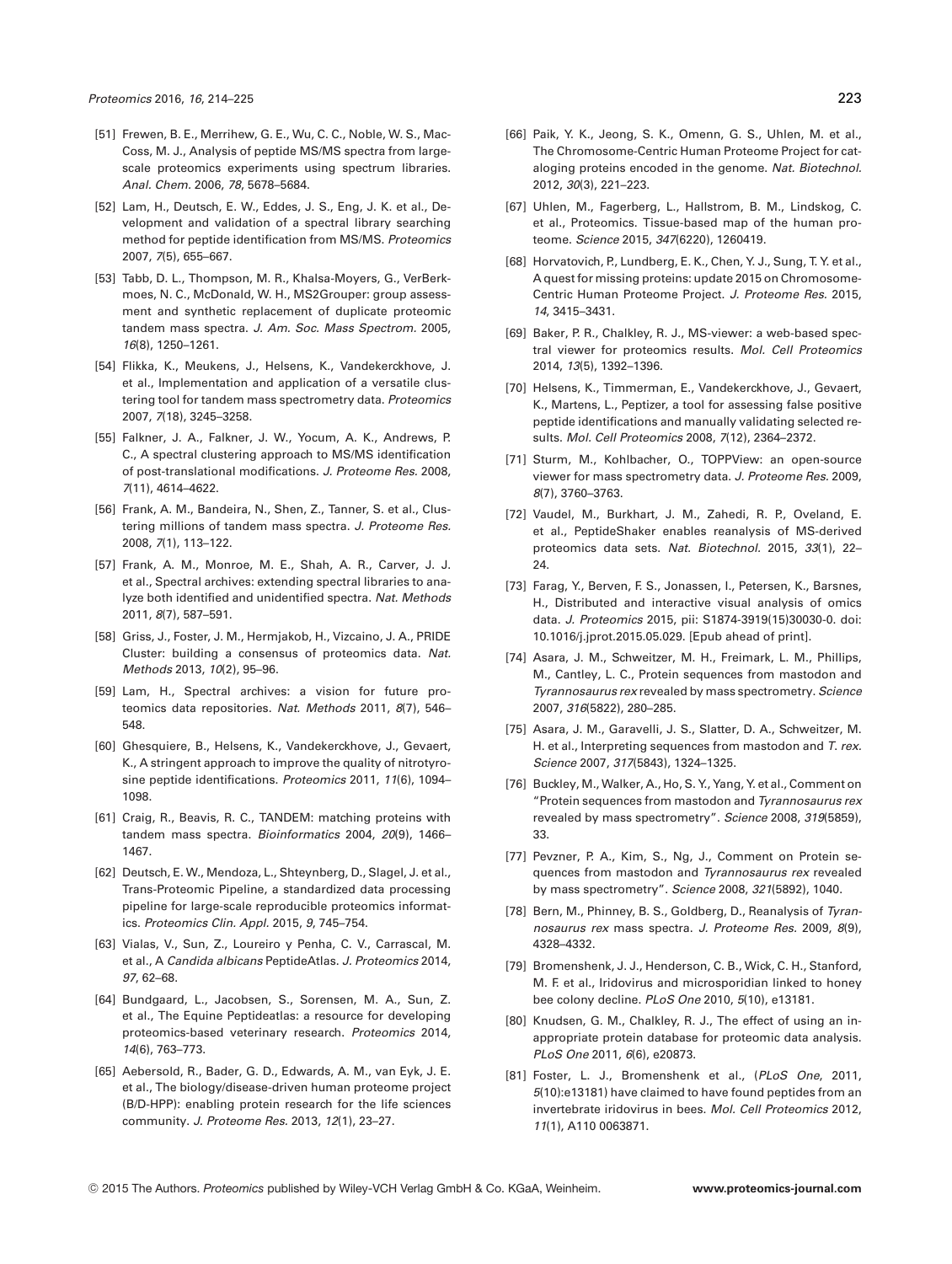- 224 M. Vaudel et al. *Proteomics* 2016, *16*, 214–225
- [82] Foster, L. J., Interpretation of data underlying the link between colony collapse disorder (CCD) and an invertebrate iridescent virus. *Mol. Cell Proteomics* 2011, *10*(3), M110 006387.
- [83] Noble, W. S., Mass spectrometrists should search only for peptides they care about. *Nat. Methods* 2015, *12*(7), 605– 608.
- [84] Daughenbaugh, K. F., Martin, M., Brutscher, L. M., Cavigli, I. et al., Honey bee infecting Lake Sinai viruses. *Viruses* 2015, *7*(6), 3285–3309.
- [85] Ezkurdia, I., Vazquez, J., Valencia, A., Tress, M., Analyzing the first drafts of the human proteome. *J. Proteome Res.* 2014, *13*, 3854–3855.
- [86] Brosch, M., Saunders, G. I., Frankish, A., Collins, M. O. et al., Shotgun proteomics aids discovery of novel proteincoding genes, alternative splicing, and "resurrected" pseudogenes in the mouse genome. *Genome Res.* 2011, *21*(5), 756–767.
- [87] Volders, P. J., Verheggen, K., Menschaert, G., Vandepoele, K. et al., An update on LNCipedia: a database for annotated human lncRNA sequences. *Nucleic Acids Res.* 2015, *43*(8), 4363–4364.
- [88] Ezkurdia, I., del Pozo, A., Frankish, A., Rodriguez, J. M. et al., Comparative proteomics reveals a significant bias toward alternative protein isoforms with conserved structure and function. *Mol. Biol. Evol.* 2012, *29*(9), 2265– 2283.
- [89] Ezkurdia, I., Juan, D., Rodriguez, J. M., Frankish, A. et al., Multiple evidence strands suggest that there may be as few as 19,000 human protein-coding genes. *Hum. Mol. Genet.* 2014, *23*(22), 5866–5878.
- [90] Abascal, F., Ezkurdia, I., Rodriguez-Rivas, J., Rodriguez, J. M. et al., Alternatively spliced homologous exons have ancient origins and are highly expressed at the protein level. *PLoS Comput. Biol.* 2015, *11*(6), e1004325.
- [91] Swindell, W. R., Remmer, H. A., Sarkar, M. K., Xing, X. et al., Proteogenomic analysis of psoriasis reveals discordant and concordant changes in mRNA and protein abundance. *Genome Med.* 2015, *7*(1), 86.
- [92] Barrett, T., Wilhite, S. E., Ledoux, P., Evangelista, C. et al., NCBI GEO: archive for functional genomics data sets update. *Nucleic Acids Res.* 2013, *41*(Database issue), D991– D995.
- [93] Zhu, Y., Hultin-Rosenberg, L., Forshed, J., Branca, R. M. et al., SpliceVista, a tool for splice variant identification and visualization in shotgun proteomics data. *Mol. Cell Proteomics* 2014, *13*(6), 1552–1562.
- [94] Nesvizhskii, A. I., Proteogenomics: concepts, applications and computational strategies. *Nat. Methods* 2014, *11*(11), 1114–1125.
- [95] Koch, A., Gawron, D., Steyaert, S., Ndah, E. et al., A proteogenomics approach integrating proteomics and ribosome profiling increases the efficiency of protein identification and enables the discovery of alternative translation start sites. *Proteomics* 2014, *14*(23–24), 2688–2698.
- [96] Crappe, J., Ndah, E., Koch, A., Steyaert, S. et al., PRO-TEOFORMER: deep proteome coverage through ribosome

profiling and MS integration. *Nucleic Acids Res.* 2015, *43*(5), e29.

- [97] Vaudel, M., Sickmann, A., Martens, L., Current methods for global proteome identification. *Expert Rev. Proteomics* 2012, *9*(5), 519–532.
- [98] Chalkley, R. J., Clauser, K. R., Modification site localization scoring: strategies and performance. *Mol. Cell Proteomics* 2012, *11*(5), 3–14.
- [99] Beausoleil, S. A., Villen, J., Gerber, S. A., Rush, J., Gygi, S. P., A probability-based approach for high-throughput protein phosphorylation analysis and site localization. *Nat. Biotechnol.* 2006, *24*(10), 1285–1292.
- [100] Olsen, J. V., Blagoev, B., Gnad, F., Macek, B. et al., Global, in vivo, and site-specific phosphorylation dynamics in signaling networks. *Cell* 2006, *127*(3), 635– 648.
- [101] Savitski, M. M., Lemeer, S., Boesche, M., Lang, M. et al., Confident phosphorylation site localization using the Mascot Delta Score. *Mol. Cell Proteomics* 2011, *10*(2), M110 003830.
- [102] Taus, T., Kocher, T., Pichler, P., Paschke, C. et al., Universal and confident phosphorylation site localization using phosphoRS. *J. Proteome Res.* 2011, *10*(12), 5354– 5362.
- [103] Vaudel, M., Breiter, D., Beck, F., Rahnenfuhrer, J. et al., Dscore: a search engine independent MD-score. *Proteomics* 2013, *13*(6), 1036–1041.
- [104] Fermin, D., Walmsley, S. J., Gingras, A. C., Choi, H., Nesvizhskii, A. I., LuciPHOr: algorithm for phosphorylation site localization with false localization rate estimation using modified target-decoy approach. *Mol. Cell Proteomics* 2013, *12*(11), 3409–3419.
- [105] Fermin, D., Avtonomov, D., Choi, H., Nesvizhskii, A. I., Luci-PHOr2: site localization of generic post-translational modifications from tandem mass spectrometry data. *Bioinformatics* 2015, *31*(7), 1141–1143.
- [106] Vandermarliere, E., Martens, L., Protein structure as a means to triage proposed PTM sites. *Proteomics* 2013, *13*(6), 1028–1035.
- [107] Chick, J. M., Kolippakkam, D., Nusinow, D. P., Zhai, B. et al., A mass-tolerant database search identifies a large proportion of unassigned spectra in shotgun proteomics as modified peptides. *Nat. Biotechnol.* 2015, *33*(7), 743– 749.
- [108] Loroch, S., Dickhut, C., Zahedi, R. P., Sickmann, A., Phosphoproteomics—more than meets the eye. *Electrophoresis* 2013, *34*(11), 1483–1492.
- [109] Olsen, J. V., Mann, M., Status of large-scale analysis of posttranslational modifications by mass spectrometry. *Mol. Cell Proteomics* 2013, *12*(12), 3444–3452.
- [110] Solari, F. A., Dell'Aica, M., Sickmann, A., Zahedi, R. P., Why phosphoproteomics is still a challenge. *Mol. Biosyst.* 2015, *11*, 1487–1493.
- [111] Matic, I., Ahel, I., Hay, R. T., Reanalysis of phosphoproteomics data uncovers ADP-ribosylation sites. *Nat. Methods* 2012, *9*(8), 771–772.